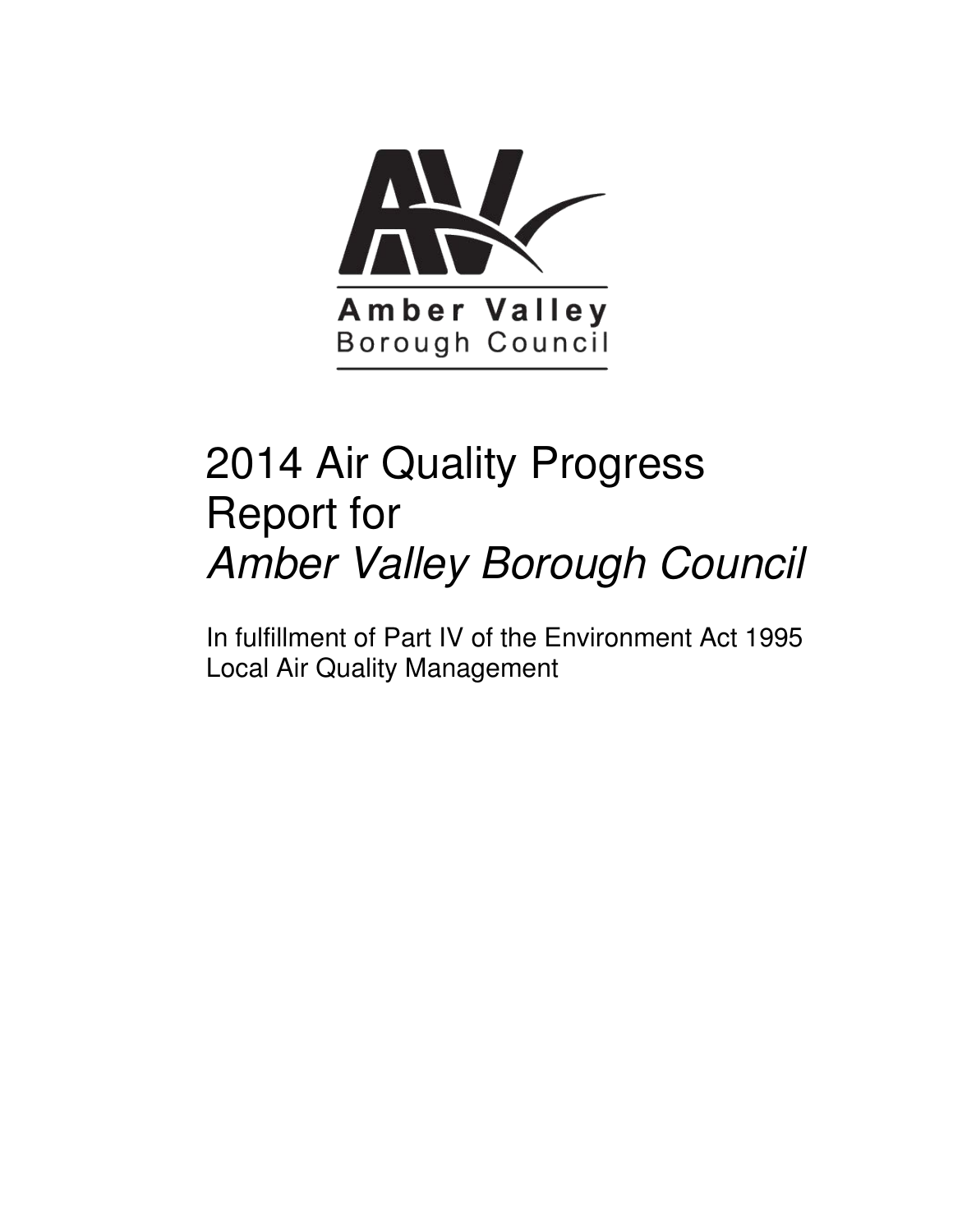٦

| <b>Local Authority</b><br>∣ Officer | Darren Hurst                  |  |
|-------------------------------------|-------------------------------|--|
|                                     |                               |  |
| <b>Department</b>                   | <b>Environmental Services</b> |  |

| -------------  |                                 |
|----------------|---------------------------------|
| <b>Address</b> | Town Hall. Ripley. Derbyshire.  |
| Telephone      | 01773841318                     |
| e-mail         | Darren.Hurst@ambervalley.gov.uk |

| Report<br><b>Reference</b><br>number | PR2014 |
|--------------------------------------|--------|
| <b>Date</b>                          | 2014   |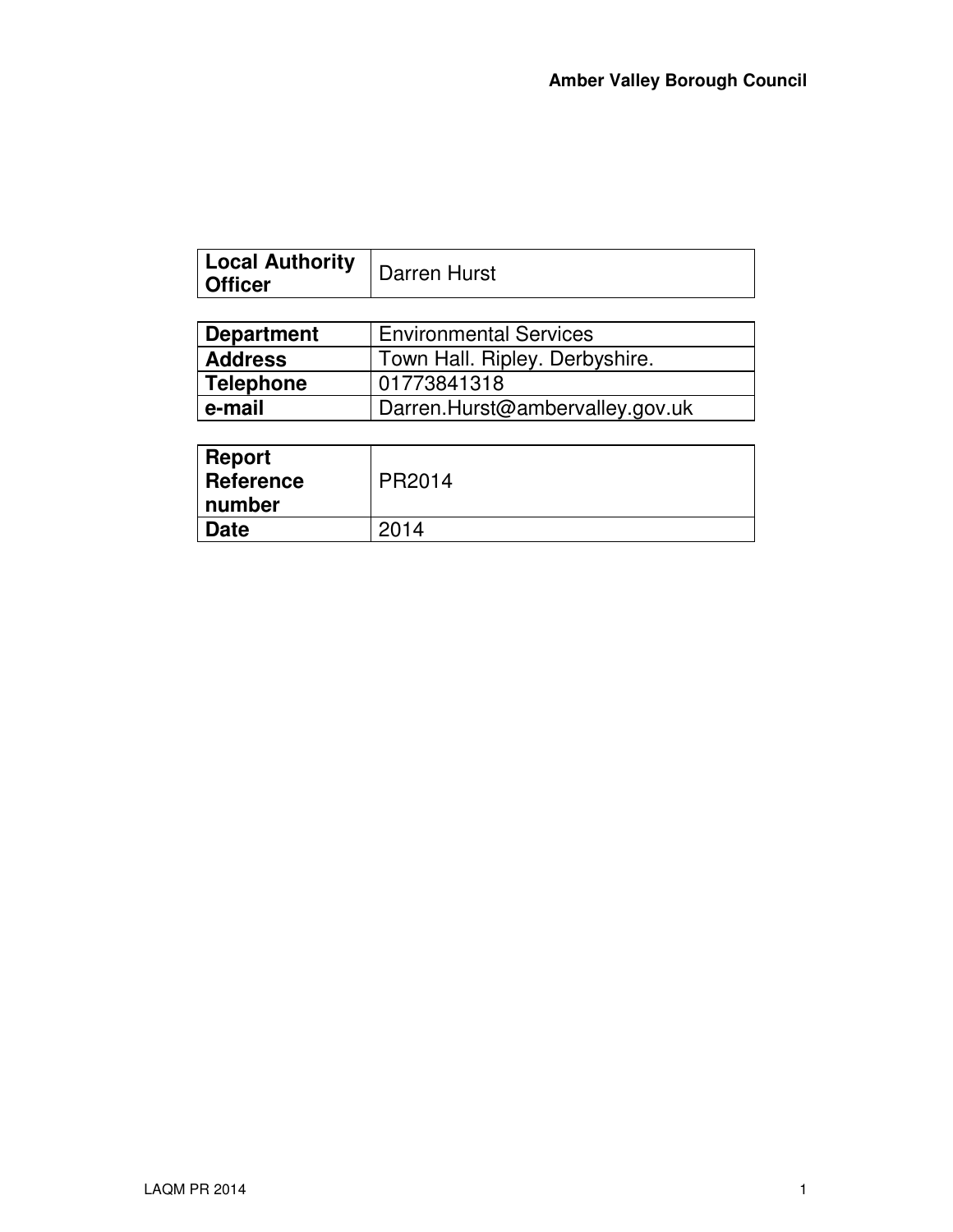## **Executive Summary**

This report fulfils the requirements of the Local Air Quality Management (LAQM) process as set out in Part IV of the Environment Act (1995), the Air Quality Strategy for England, Scotland, Wales and Northern Ireland 2007 and the relevant Policy and Technical Guidance documents.

Since there has again been little change since the Updating and Screening Assessment 2012, and the Progress Report 2013, the pollutants have not been considered on an individual basis but a conclusion has been reached about the overall need for a detailed assessment.

There is little likelihood of any air quality objectives being exceeded and it would therefore not be justifiable to proceed to a detailed assessment for any of the identified pollutants.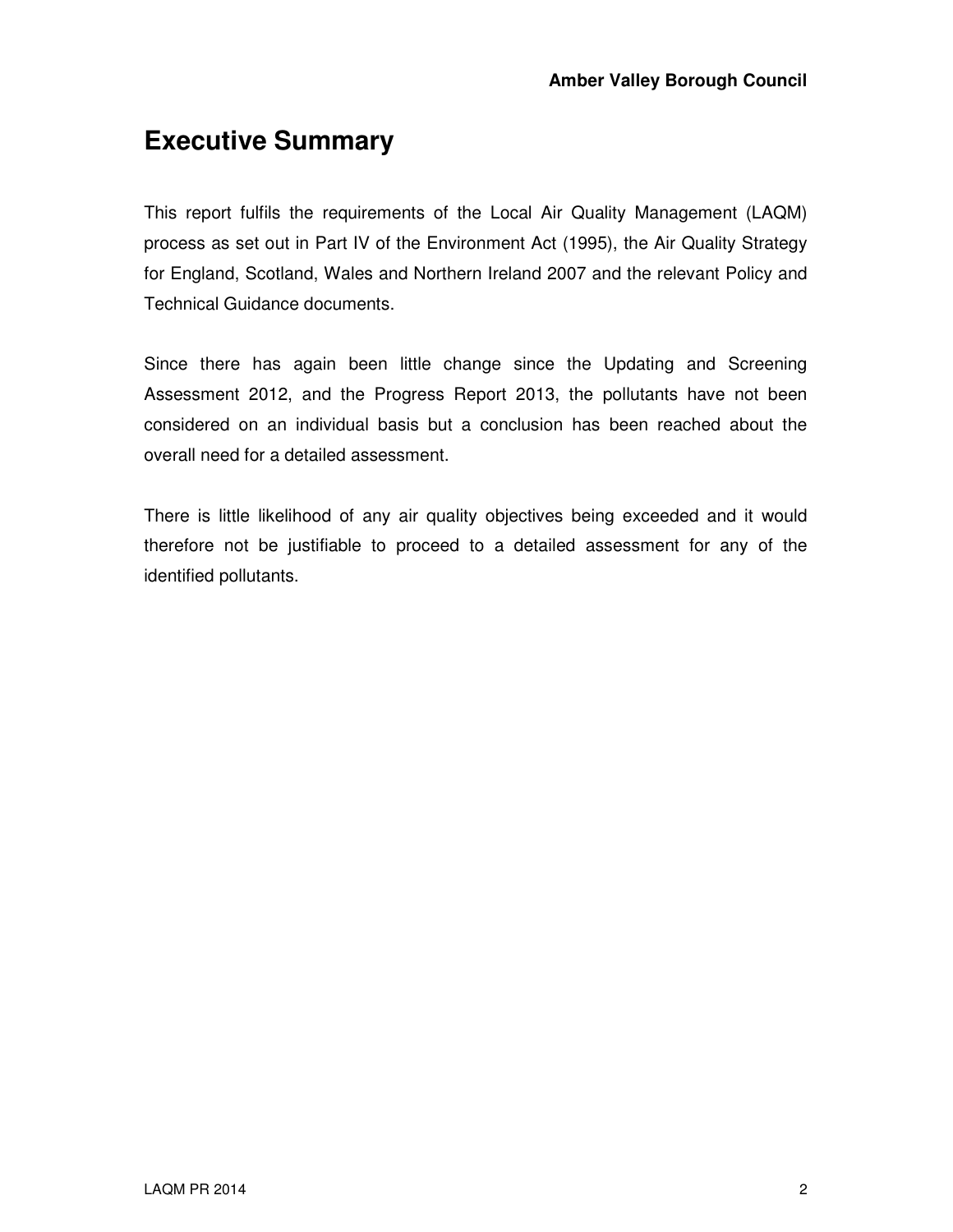## **Table of contents**

| 1            |     |                    |  |  |
|--------------|-----|--------------------|--|--|
|              | 1.1 |                    |  |  |
|              | 1.2 |                    |  |  |
|              | 1.3 |                    |  |  |
|              | 1.4 |                    |  |  |
| $\mathbf{2}$ |     |                    |  |  |
|              | 2.1 |                    |  |  |
|              |     |                    |  |  |
| 3            |     |                    |  |  |
|              | 3.1 |                    |  |  |
|              | 3.2 |                    |  |  |
|              | 3.3 |                    |  |  |
|              | 3.4 |                    |  |  |
|              | 3.5 |                    |  |  |
| 4            |     |                    |  |  |
| 5            |     |                    |  |  |
|              | 5.1 |                    |  |  |
|              |     |                    |  |  |
|              |     |                    |  |  |
|              |     |                    |  |  |
|              | 5.2 |                    |  |  |
|              |     |                    |  |  |
| 6            |     |                    |  |  |
| 7            |     |                    |  |  |
|              | 7.1 |                    |  |  |
|              | 7.2 |                    |  |  |
|              | 7.3 |                    |  |  |
| 8            |     | References<br>. 14 |  |  |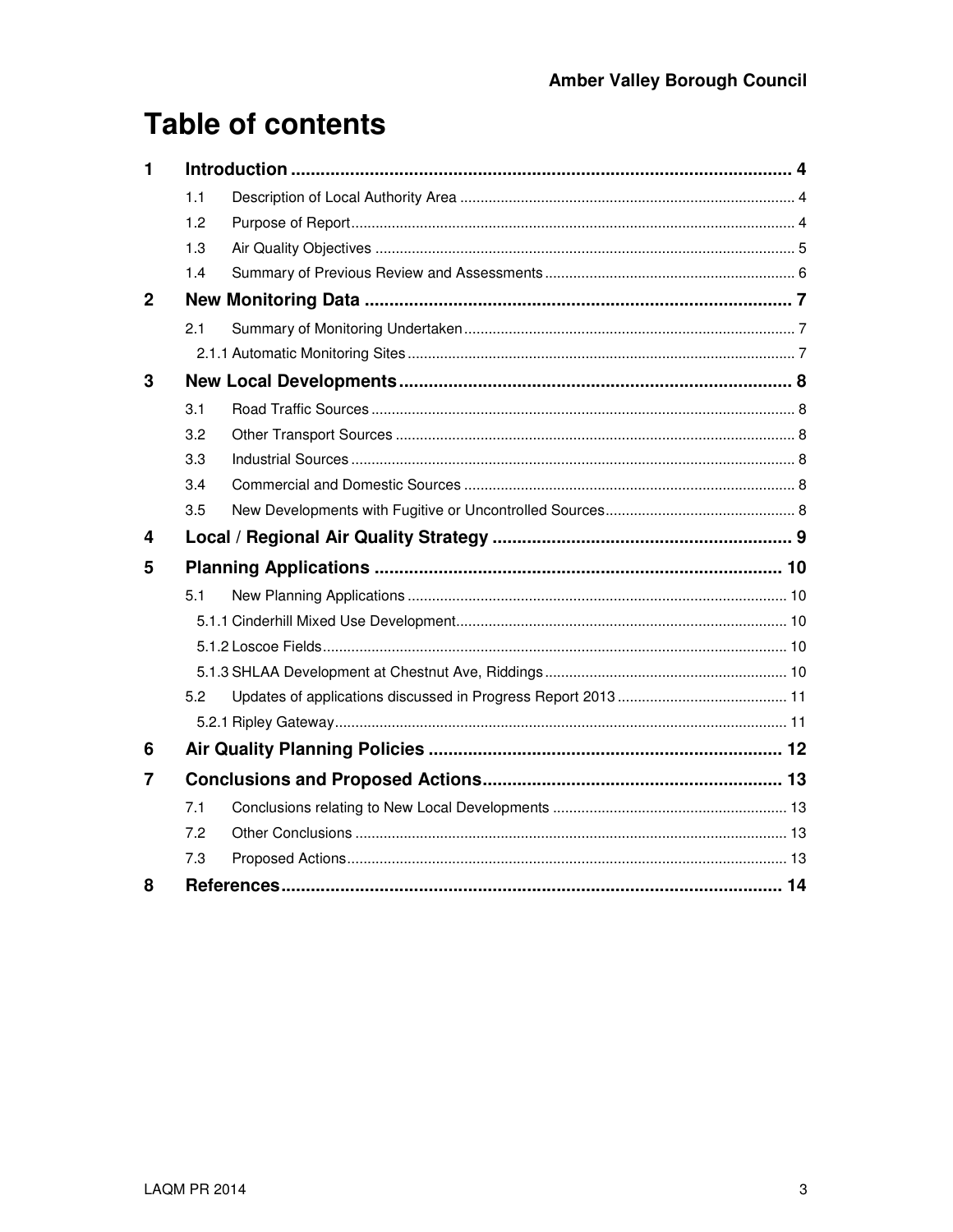## **1 Introduction**

#### **1.1 Description of Local Authority Area**

The Borough covers an area of over 265 square kilometres making Amber Valley the third largest district Council in the East Midlands and the largest district authority population in Derbyshire with approximately 121,000 people living in 54,349 properties in the Borough.

Amber Valley is a mixture of rural communities in the western parishes, to more urban communities in the east. The eastern area includes the market towns of Alfreton, Heanor and Ripley with villages and parishes from Somercotes and Swanwick to Waingroves and Codnor. The historic mill town of Belper sits in the centre of the Borough and within the Derwent Valley Mills World Heritage Site, which runs from Cromford to Derby.

The borough has a wide range of industrial sectors including instrument engineering, timber and furniture manufacture, hotels and catering, business services, textiles and clothing. Almost 500 companies are located within 20 industrial estates, with a further 400 located on singular sites or within the urban areas.

Major roads include the A38, providing a link between Derby and junction 28, A6, A609 and A610. The A52 between Derby and Ashbourne cuts through the southernmost tip of the borough. The only rail stations in the area are at Belper, which is on the east coast mainline, and at Alfreton, with through trains to London, Manchester and the north.

### **1.2 Purpose of Report**

Progress Reports are required in the intervening years between the three-yearly Updating and Screening Assessment reports. Their purpose is to maintain continuity in the Local Air Quality Management process. They are not intended to be as detailed as Updating and Screening Assessment Reports.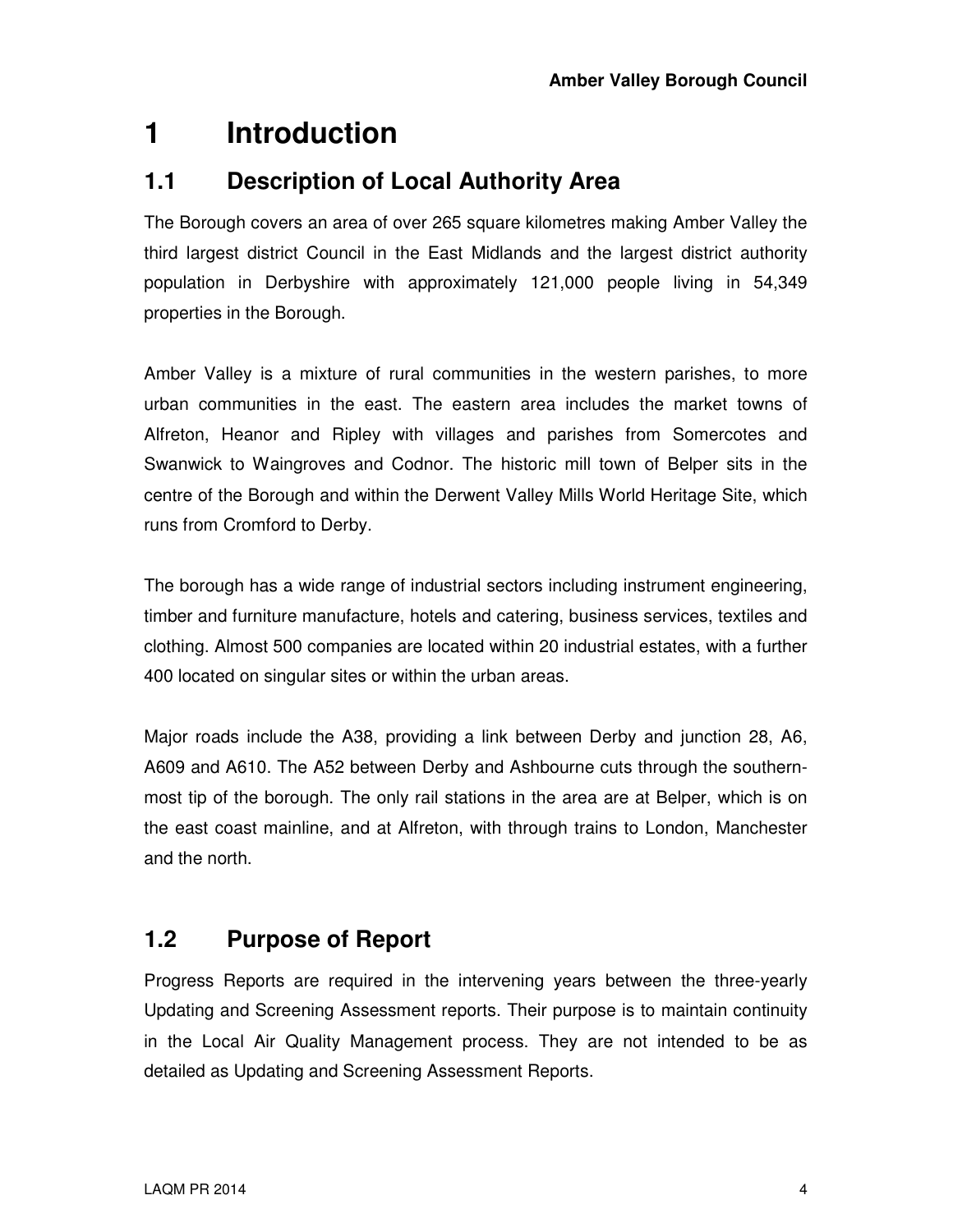### **1.3 Air Quality Objectives**

The air quality objectives applicable to LAQM **in England** are set out in the Air Quality (England) Regulations 2000 (SI 928), The Air Quality (England) (Amendment) Regulations 2002 (SI 3043), and are shown in Table 1.1. This table shows the objectives in units of microgrammes per cubic metre  $\mu$ g/m $^3$  (milligrammes per cubic metre, mg $'m^3$  for carbon monoxide) with the number of exceedences in each year that are permitted (where applicable).

|                                                | <b>Air Quality Objective</b>                                                       |                     |             |
|------------------------------------------------|------------------------------------------------------------------------------------|---------------------|-------------|
| <b>Pollutant</b>                               | <b>Concentration</b>                                                               | <b>Measured as</b>  | achieved by |
| <b>Benzene</b>                                 | 16.25 $\mu$ g/m <sup>3</sup>                                                       | Running annual mean | 31.12.2003  |
|                                                | 5.00 $\mu$ g/m <sup>3</sup>                                                        | Running annual mean | 31.12.2010  |
| 1,3-Butadiene                                  | 2.25 $\mu$ g/m <sup>3</sup>                                                        | Running annual mean | 31.12.2003  |
| <b>Carbon monoxide</b>                         | 10.0 mg/m <sup>3</sup>                                                             | Running 8-hour mean | 31.12.2003  |
| Lead                                           | 0.5 $\mu$ g/m <sup>3</sup>                                                         | Annual mean         | 31.12.2004  |
|                                                | 0.25 $\mu$ g/m <sup>3</sup>                                                        | Annual mean         | 31.12.2008  |
| Nitrogen dioxide                               | 200 $\mu$ g/m <sup>3</sup> not to<br>be exceeded more<br>than 18 times a<br>year   | 1-hour mean         | 31.12.2005  |
|                                                | $\frac{40 \mu g}{m^3}$                                                             | Annual mean         | 31.12.2005  |
| Particles (PM <sub>10</sub> )<br>(gravimetric) | 50 $\mu$ g/m <sup>3</sup> , not to be<br>exceeded more<br>than 35 times a<br>year  | 24-hour mean        | 31.12.2004  |
|                                                | 40 $\mu$ g/m <sup>3</sup>                                                          | Annual mean         | 31.12.2004  |
|                                                | 350 $\mu$ g/m <sup>3</sup> , not to<br>be exceeded more<br>than 24 times a<br>year | 1-hour mean         | 31.12.2004  |
| <b>Sulphur dioxide</b>                         | 125 $\mu$ g/m <sup>3</sup> , not to<br>be exceeded more<br>than 3 times a year     | 24-hour mean        | 31.12.2004  |
|                                                | 266 $\mu$ g/m <sup>3</sup> , not to<br>be exceeded more<br>than 35 times a<br>year | 15-minute mean      | 31.12.2005  |

**Table 1.1 Air Quality Objectives included in Regulations for the purpose of LAQM in England**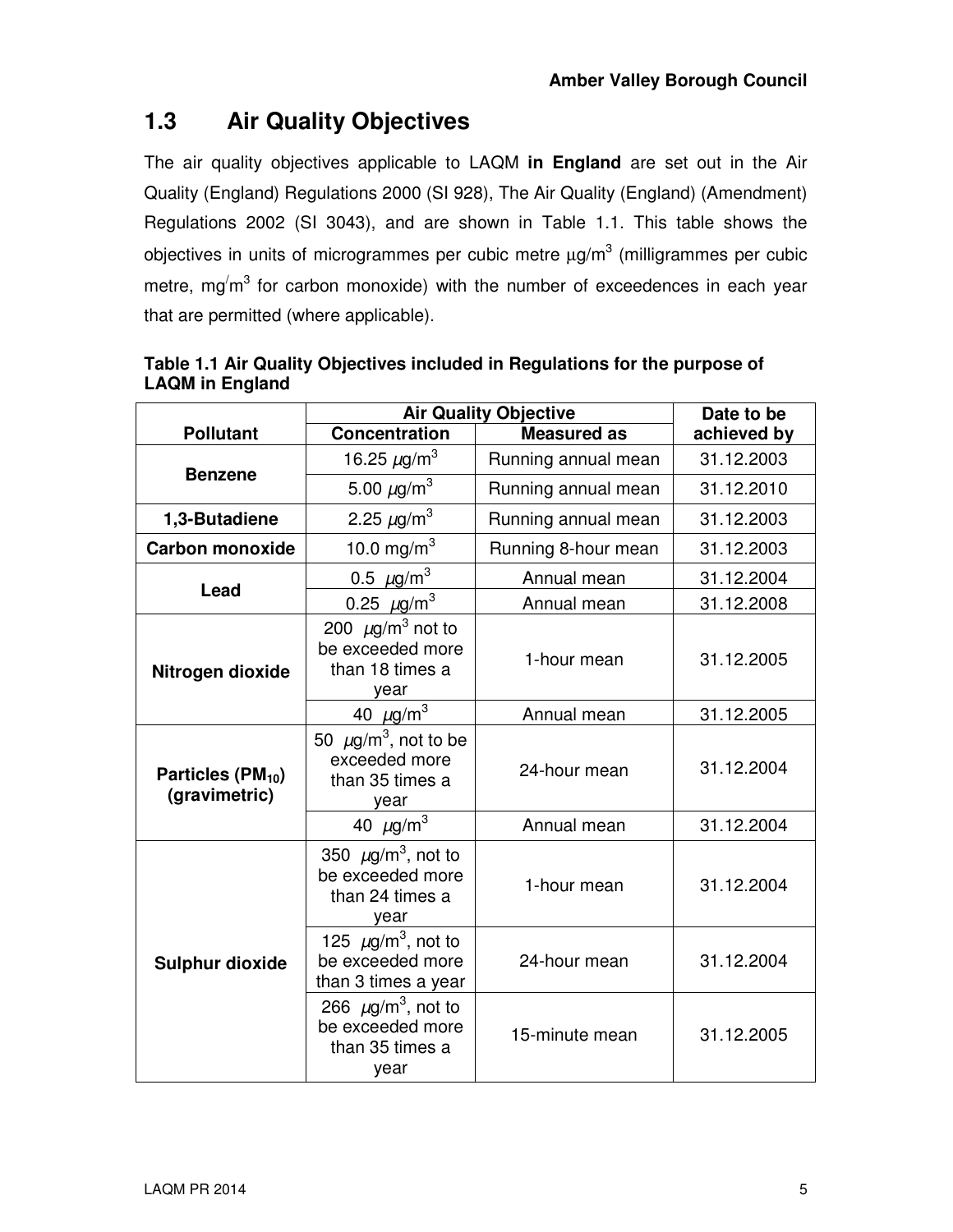#### **1.4 Summary of Previous Review and Assessments**

The area is semi-rural with four small towns as the main urban areas, no significant road links, no congestion problems or large industry.

Monitoring exercises, from the first round of Review and Assessment, included stage 2 reports for sulphur dioxide, particulates and nitrogen dioxide and a stage 3 assessment of nitrogen dioxide. These indicated that all pollutant levels were either currently, or anticipated to be, well below the standards by the relevant objective dates.

The results of the Updating and Screening Assessment completed in 2003 showed no change to these conclusions and the Progress Reports in 2004 and 2005 again showed no need for a 'Detailed Assessment'. The  $NO<sub>2</sub>$  diffusion tube survey conducted to inform the compilation of the Progress Report 2005 also indicated that the concentrations measured at all sampling locations are below the air quality standards.

The Updating and Screening Assessment completed in 2006 did not identify any significant changes which may have impacted in the borough's air quality; it was not proposed to proceed to a detailed assessment for any of the pollutants listed. The Progress Reports of 2007 and 2008 did not identify any significant changes that would require the Council to consider a Detailed Assessment before the next full round of review and assessment.

The Updating and Screening Assessment 2009 and Progress Reports for 2010 and 2011 did not identify any potential exceedances of the National Air Quality Objectives in Amber Valley. There was no requirement to proceed to Detailed Assessment. The Updating and Screening Assessment 2012 and Progress Report 2013 concurred with the earlier reports.

Based on the findings of previous reports, the resources needed to undertake an airmonitoring scheme in Amber Valley could not be justified.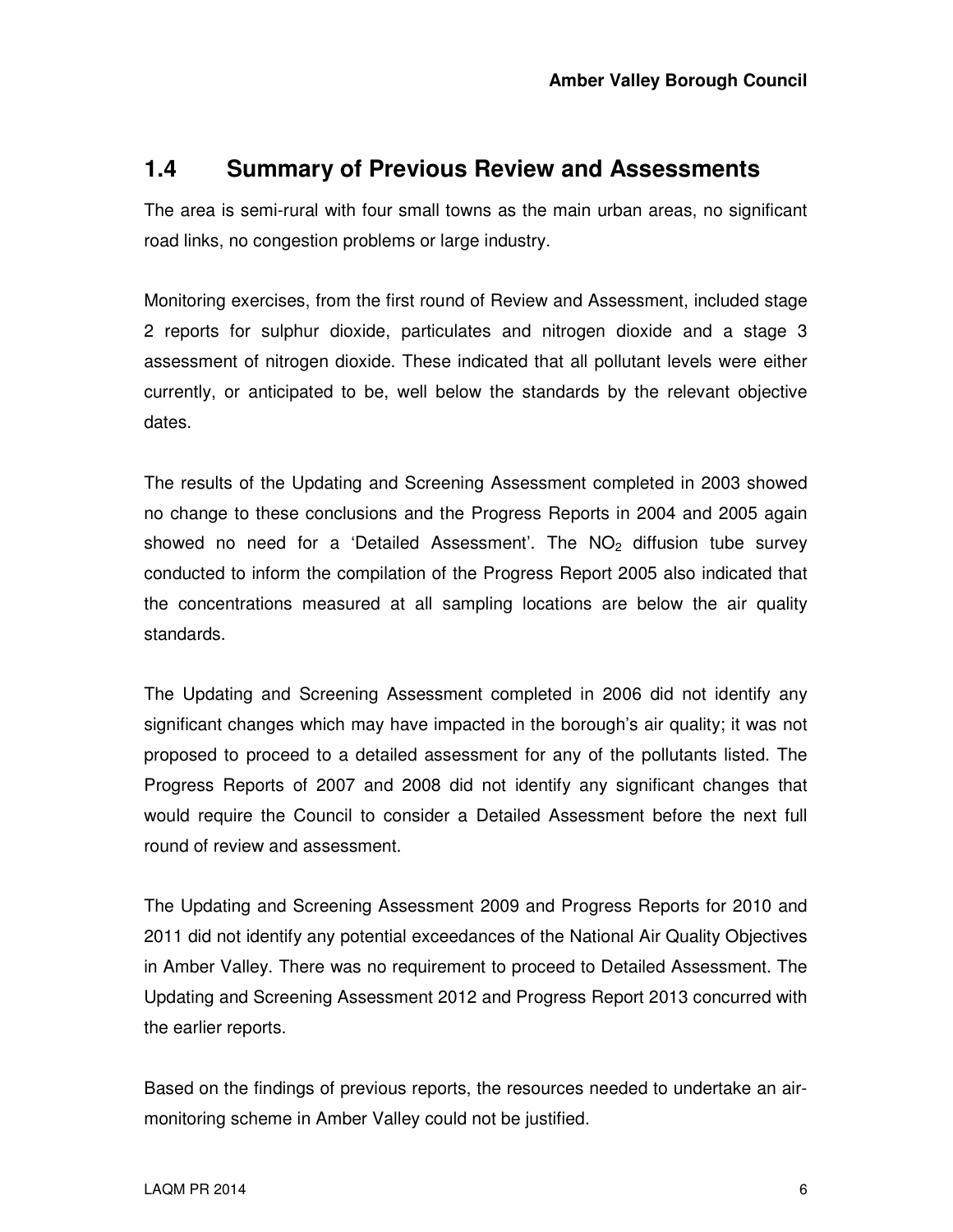## **2 New Monitoring Data**

#### **2.1 Summary of Monitoring Undertaken**

The Progress Report 2013 concluded that is was unlikely that any National Air Quality Objectives would be exceeded in Amber Valley, as such it was not deemed necessary to conduct any air monitoring in the past 12 months.

#### **2.1.1 Automatic Monitoring Sites**

The Updating and Screening Assessment Reports for 2009 and 2012, and the Progress Reports for 2010, 2011, & 2013, concluded that the cost of a monitoring programme could not be justified based on the very low likelihood that National Air Quality Objectives would be breached in the borough. As such there is no new monitoring data to discuss.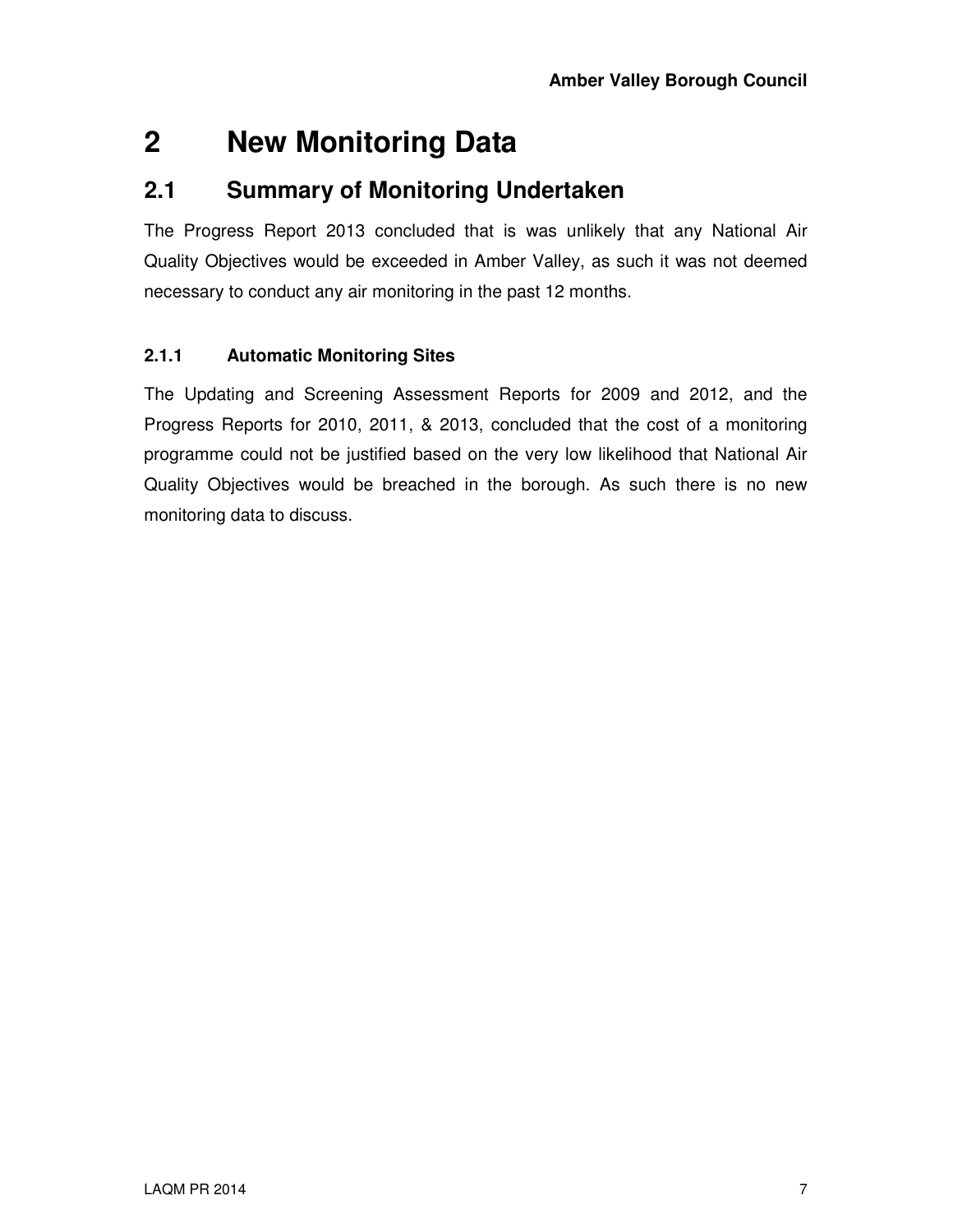## **3 New Local Developments**

### **3.1 Road Traffic Sources**

There are no newly identified road traffic sources.

### **3.2 Other Transport Sources**

There are no newly identified airports, railways or ports.

### **3.3 Industrial Sources**

There are no new or proposed industrial installations for which planning approval has been granted, and for which an air quality assessment has been carried out, within the District or nearby in a neighbouring authority

There are no industrial installations with substantially increased emissions or new relevant exposure in the District or nearby in a neighbouring authority.

### **3.4 Commercial and Domestic Sources**

There are no new/newly identified commercial or domestic sources.

#### **3.5 New Developments with Fugitive or Uncontrolled Sources**

There are no new/newly-identified developments with fugitive or Uncontrolled Sources.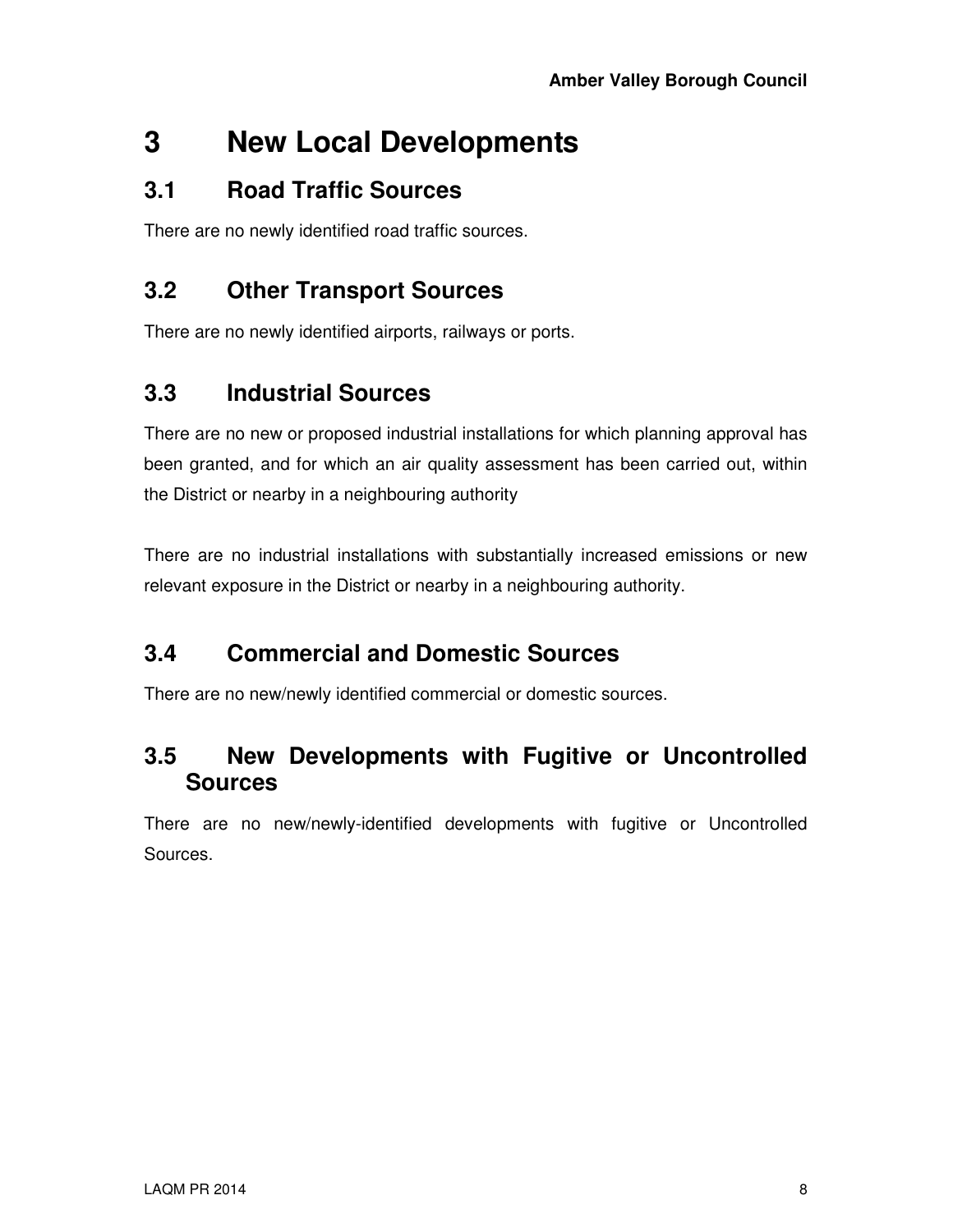## **4 Local / Regional Air Quality Strategy**

Amber Valley Borough Council does not have a Local Air Quality Strategy. There are no areas of the District considered to be close to the exceedence levels.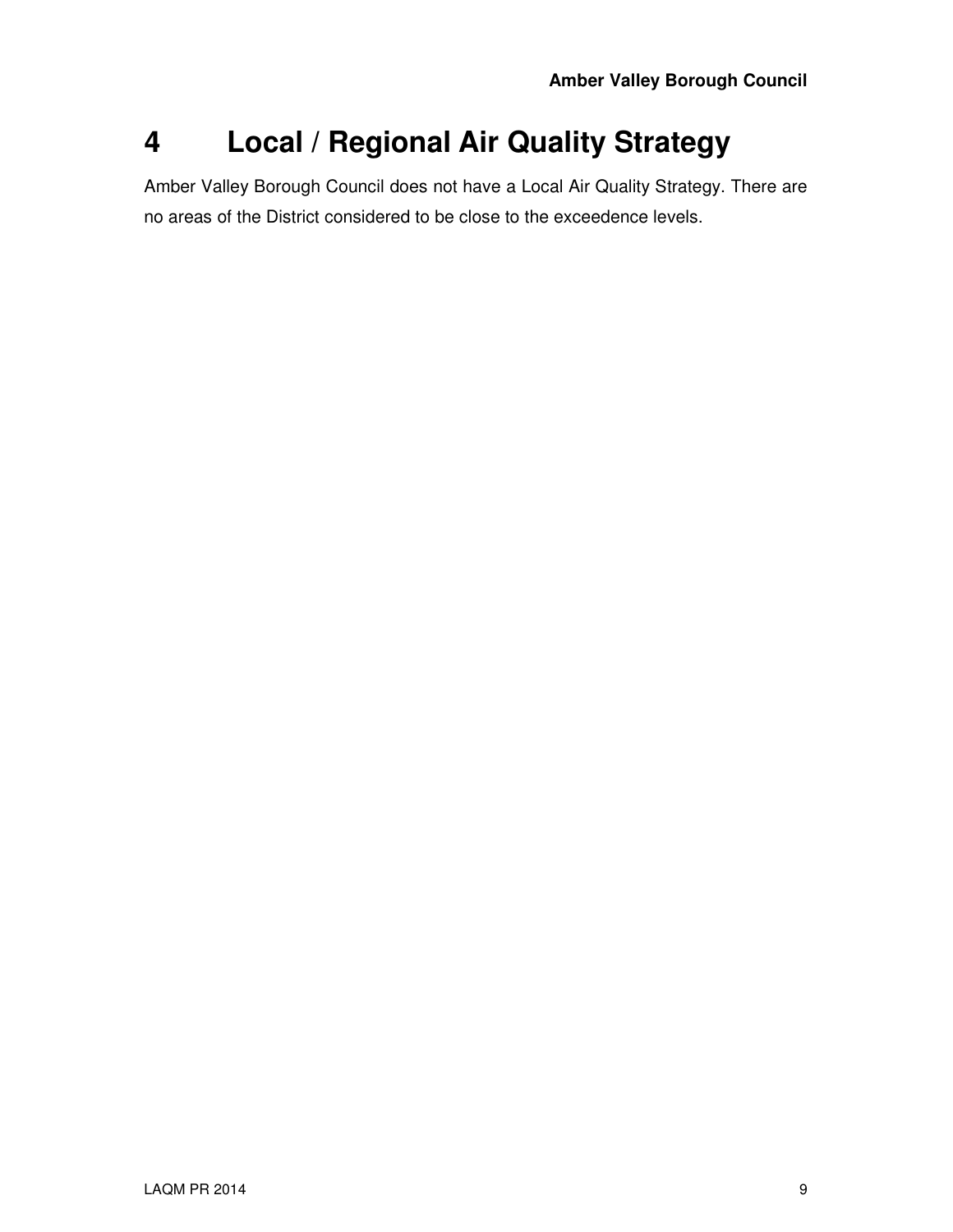## **5 Planning Applications**

### **5.1 New Planning Applications**

Planning applications have been made to Amber Valley Borough Council, in the last twelve months that were considered to have a potential to significantly impact local air quality are:

#### **5.1.1 Cinderhill Mixed Use Development**

Although no formal application has been made Environmental Services understand the proposal will be for a significant development likely to encompass around 1,800 dwellings, at least 6 ha of employment land, improvements to the surrounding road infrastructure, education provision, a new local centre, new footpaths/open space and remediation of land contamination on the site.

The application will be supported by an Environmental Statement and Air Quality will form a component of that ES.

#### **5.1.2 Loscoe Fields**

Acting as consultee to the planning process Environmental Services raised air quality concerns regarding the proximity of the proposed housing to well-established industrial and commercial activities on Taylor Lane Industrial Estate, particularly the STOR Back-up Electricity Facility (PAW-AVA/2013/0501), approved retrospectively in July 2013, to the immediate south-west of the site.

#### **5.1.3 SHLAA Development at Chestnut Ave, Riddings**

Environmental Services were consulted as part of the pre-application consultation for this proposal (COR/2013/0215). Although the development is considered insufficient in scale to warrant long term concerns for local air quality short term construction related dust issues may impact nearby residents. The Environmental Service response to the consultation included a recommendation that potential dust issues should be controlled as part of a Development Environmental Management Plan.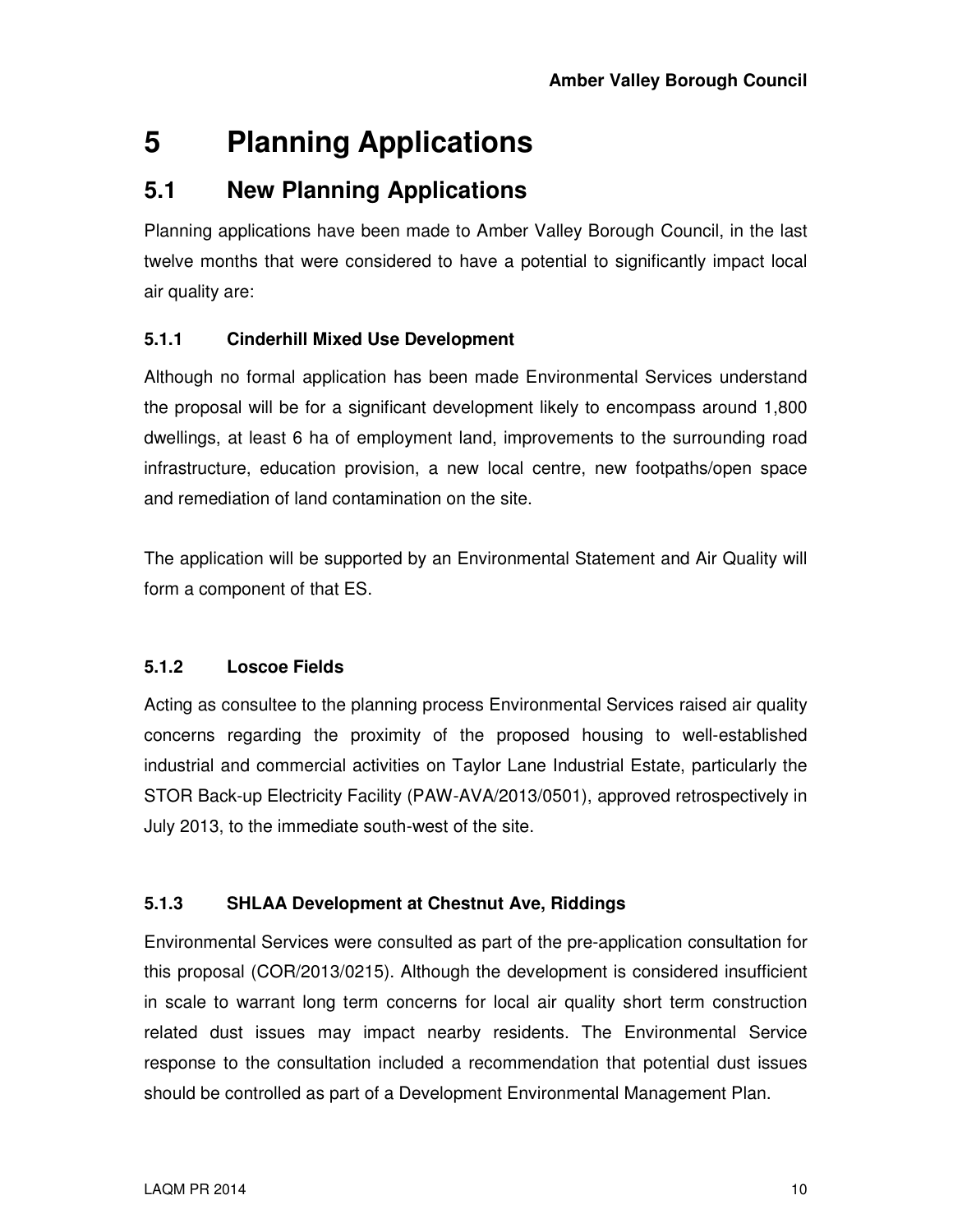#### **5.2 Updates of applications discussed in Progress Report 2013**

#### **5.2.1 Ripley Gateway**

Environmental Services received a scoping opinion request for planning applications AVA/2012/1085, AVA/2012/1086 & AVA/2013/0966, which jointly form 'Ripley Gateway'; a mixed use development at the Recreation Ground, Nottingham Road, Ripley, including a supermarket, sports facilities, residential properties and a new section of the A610 road. See the 2013 Progress Report for more detail about the application.

#### AVA/2012/1085

The Council's Planning Board has refused permission to this development, which comprised a supermarket, petrol station, car parking, sport pavilion and other recreation\highways works.

#### AVA/2012/1086.

The Council's Planning Board has granted permission to this development, which comprises a residential development of 126 dwellings including new highways access.

#### AVA/2013/0966

The A610 element, including proposals for 1059 dwellings, and mixed commercial, retail and leisure uses, is expected to go before planning board in May 2014.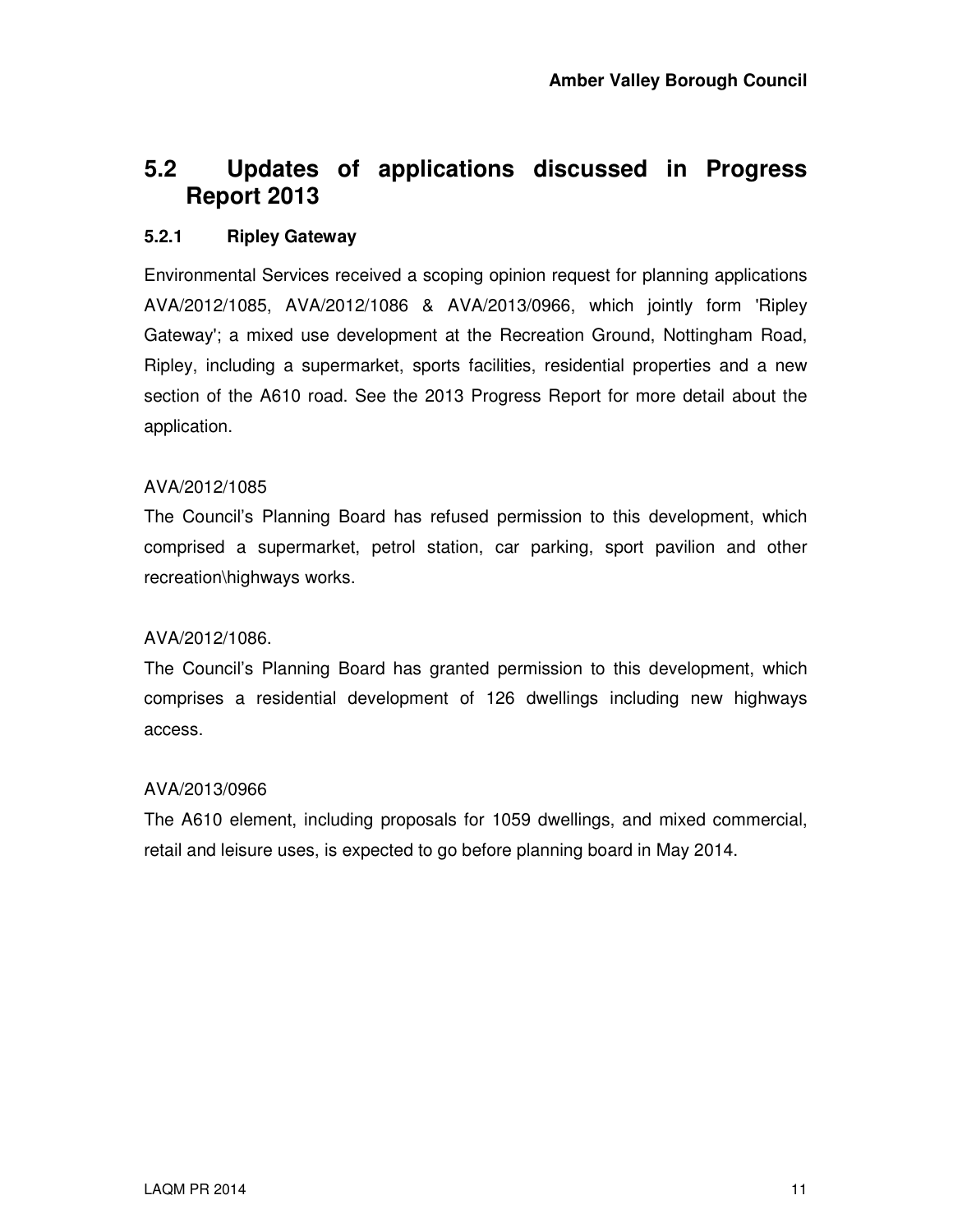## **6 Air Quality Planning Policies**

In accordance with the National Planning Policy Framework the Council recognises the roles of the planning system and pollution control legislation in seeking to protect the environment from the threat of pollution.

In considering development proposals which may lead to a material increase in pollution, the Borough Council will take into account advice from it's environmental services officers and other consultees in the application process; this is set out in the following Policies:

#### Policy EN16

Planning permission will not be granted for development that would be likely to lead to a material increase in levels of air, water, noise, light or other forms of pollution.

Where potentially polluting development is permitted in response to economic and wider social needs, conditions will be imposed on planning permissions to ensure that pollution levels created by development can be minimised

Potentially polluting development will not be permitted in proximity to existing residential or other sites sensitive to pollution, where such uses cannot reasonably co-exist

#### Policy EN17

Planning permission will only be granted for development close to existing sources of pollution, where the proposed use is compatible with the existing operation.

The Borough Council will impose conditions on planning permissions, as necessary, to ensure that future occupiers of development are protected from existing sources of pollution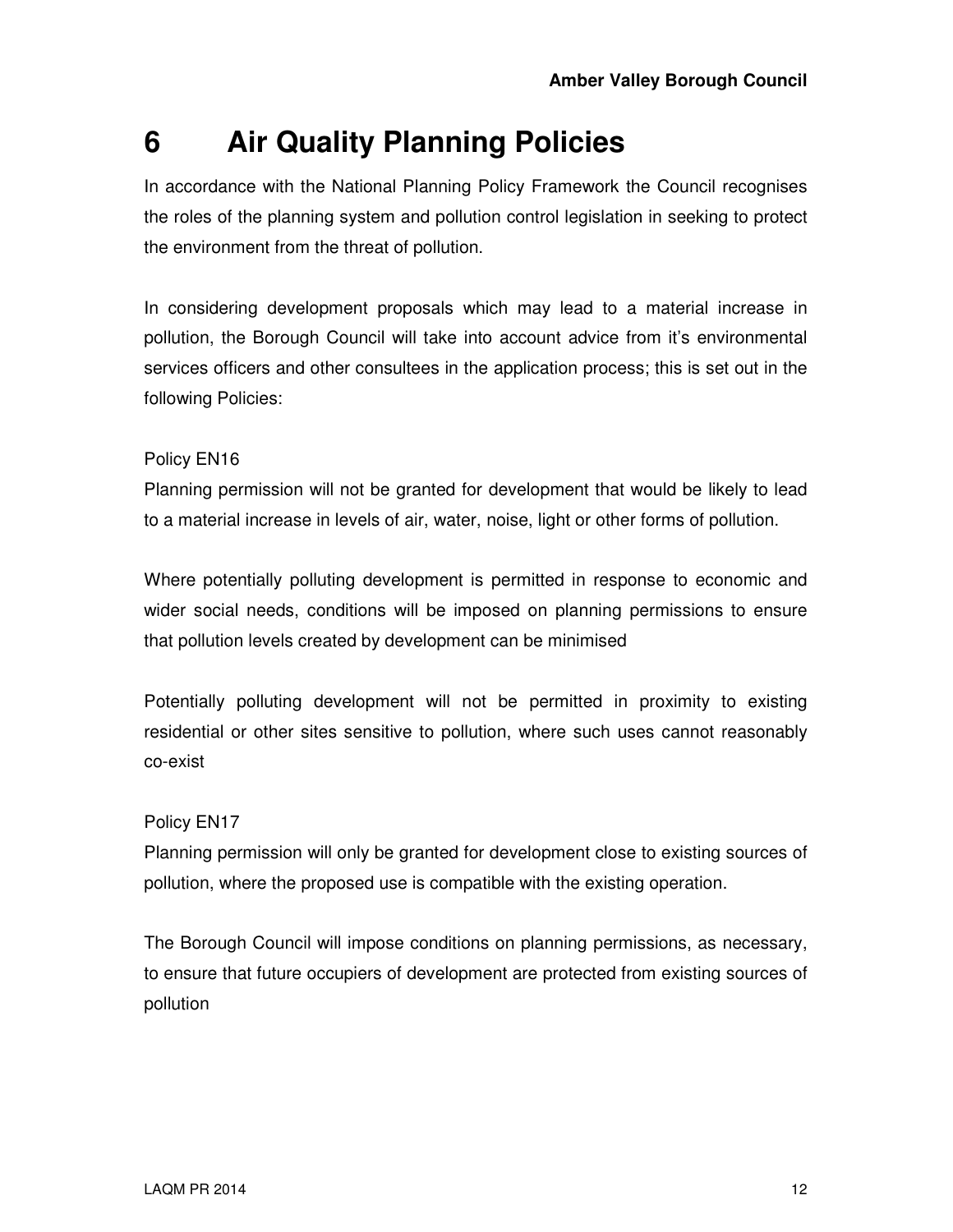## **7 Conclusions and Proposed Actions**

### **7.1 Conclusions relating to New Local Developments**

Amber Valley Borough Council can confirm that no local developments are predicted to increase the concentration levels of any ambient pollution as listed in the regulations.

### **7.2 Other Conclusions**

This report has considered all the potential issues within the Borough that may impact on air quality. The area is semi-rural with four small towns as the main urban areas, no significant road links, no significant congestion problems or large industry, there is no reason to believe there will be any exceedances of any National Air Quality Objectives, therefore there is no requirement to procedure to Detailed Assessment.

### **7.3 Proposed Actions**

Based on the findings of this report, and previous reports, the resources required to implement an air-monitoring scheme in Amber Valley cannot currently be justified. This decision will remain under review, and any relevant emerging information will be considered.

Amber Valley Borough Council's next course of action is to produce the Updating and Screening Assessment 2015 in mid 2015.